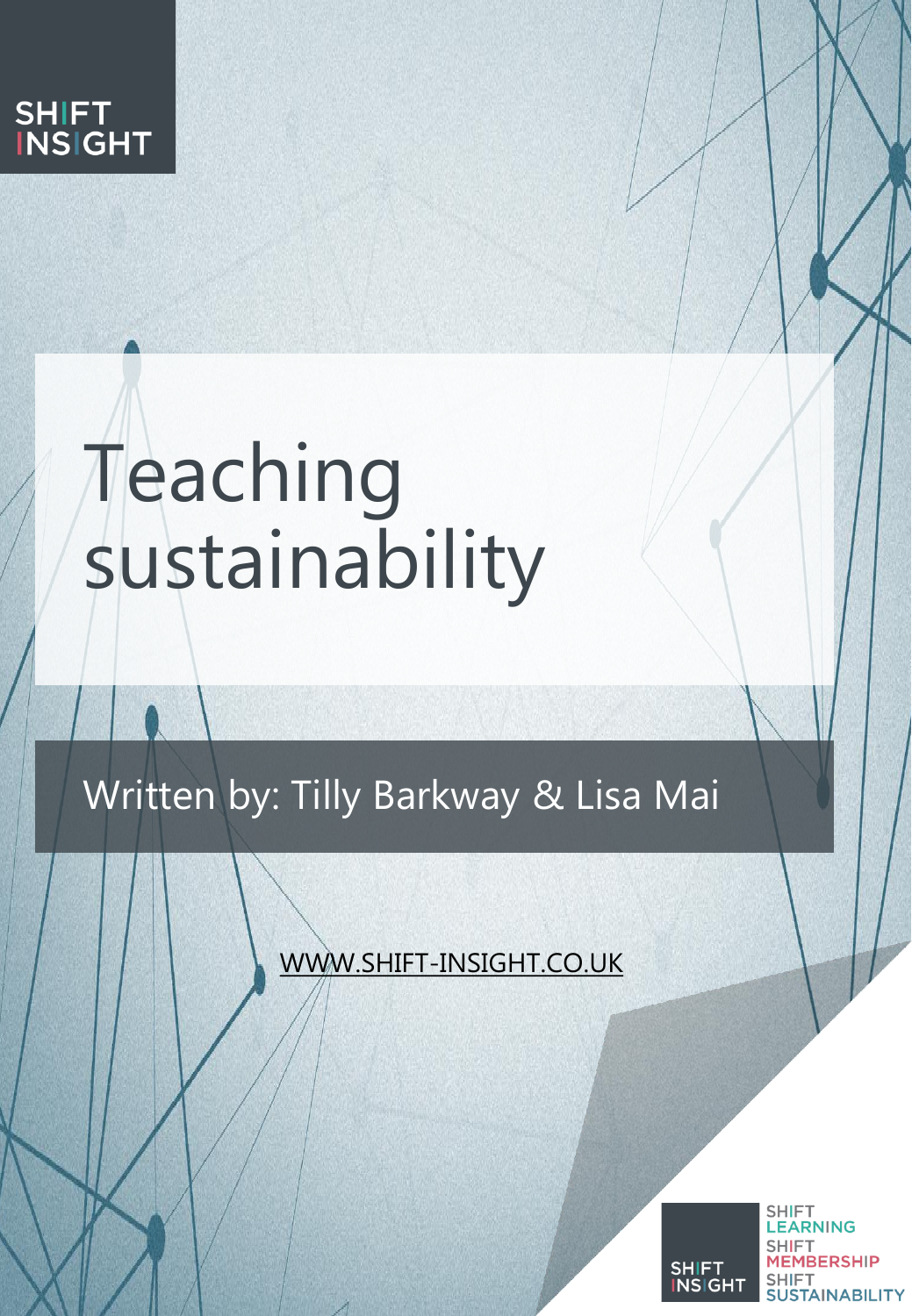# EDUCATING FOR SUSTAINABLE DEVELOPMENT IS CRUCIAL

The world faces a myriad of environmental and social challenges that demand immediate action to prevent ecological and economic collapse.**[1]** The climate is heating, extreme weather events are becoming more frequent, biodiversity loss is accelerating, and there are still inequalities in society.**[2]**

At COP26 held in Glasgow late in 2021, ambitious targets were set by world governments to tackle the most imminent challenges, but many are sceptical that these will be met. It is crucial that our younger generations are equipped with the knowledge and skills to fight for their future. Through Education for Sustainable Development (ESD), educators can become important agents for change, supporting the growth of a sustainable society.

#### **Definition of sustainable**

**development:** "Development that meets the needs of the present without compromising the ability of future generations to meet their own needs" [1987 Bruntland Commission Report.](https://www.un.org/esa/sustdev/csd/csd15/media/backgrounder_brundtland.pdf) **[3]**

#### **Education for sustainable development:**

"The process of creating curriculum structures and subject-relevant content to support sustainable development" [QAA, 2021](https://sustainability.glos.ac.uk/wp-content/uploads/2021/07/education-for-sustainable-development-guidance-executive-summary-2.pdf). **[4]**

# THE SECTOR IS STARTING TO ACT

There is some promising movement in the education sector: a bill has been introduced in the House of Lords that could make sustainability content compulsory in the national curriculum at key stages 1- 4;**[5]** at COP26, the Education Secretary promised the introduction of a 'Climate Leaders Award', similar to the Duke of Edinburgh award, and a model science curriculum on climate change;**[6]** and our recent [white paper](https://shift-sustainability.co.uk/sustainability-research-reports/green-campus/) highlighted how UK universities are reacting to student demand for climate action.

Students are receptive to these changes and want to learn more about the environment and their impact on it. A survey by [Students Organising for Sustainability UK](https://www.sos-uk.org/) conducted with UK students at primary, secondary and college levels in the period 2019-2021 showed that 84% of students thought all schools and colleges should be helping students to help the environment. Yet, there were gaps in their current knowledge – for example, only 32% of these students had heard of the UN Sustainable Development Goals (SDGs).**[7]**

### BUT THERE IS STILL A LONG WAY TO GO

Currently, in primary school, children learn how human activity can change environments. In secondary school, students learn about climate change mostly in science and geography, with a focus on scientific processes.**[8]** However, conservation, biodiversity and the social and economic dimensions of sustainability fall by the wayside. In universities, although initiatives like ESD are becoming more prominent, urgent steps need to be taken in mainstreaming the Climate Emergency across all disciplines.**[9]** The disruption of the COVID-19 pandemic has shifted attention across the sector to more immediate and short-term challenges, and there is still a long way to go before sustainability is taught in the holistic way that the future demands, to reach the ambitious targets set at COP26.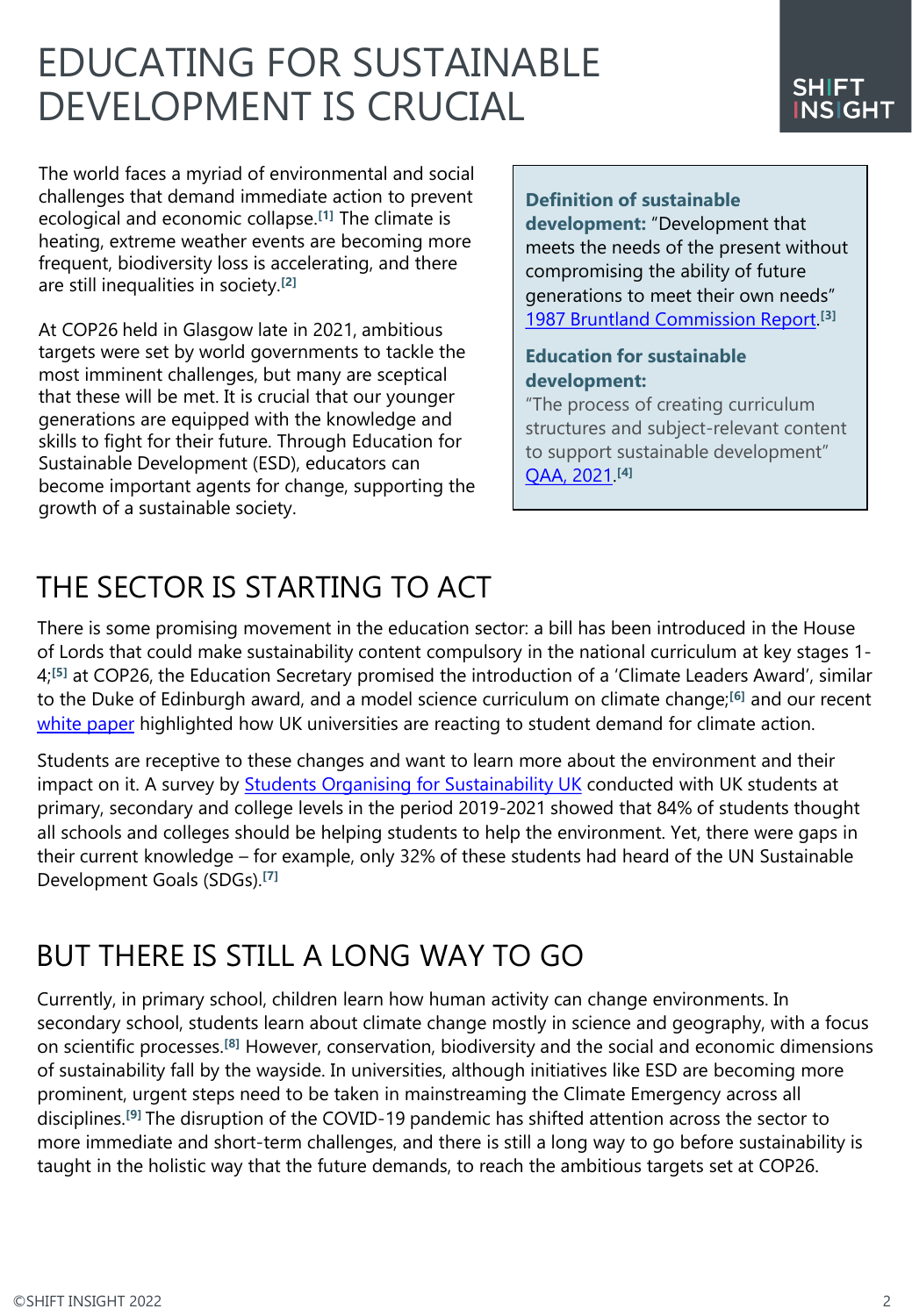# EDUCATORS BELIEVE THEY HAVE A ROLE TO PLAY

We conducted a survey in December 2021 with 521 UK educators<sup>1</sup> from primary up to university level. We wanted to uncover what educators think about sustainability and their role in teaching it.



Educators saw teaching sustainability as being within their remit and were likely to be receptive to changes to the curriculum. **50%** of educators viewed teaching students about sustainability as some part of their wider educational role and, at primary level, 26% saw it as a key part of their role.

For successful implementation of ESD, educators must feel confident in talking to their students about some tough topics that could cause anxiety and stress. 58% of educators were confident in talking to students about sustainability in general. Educators with additional teaching responsibilities, e.g. management/head of department, were more likely to feel confident (65%).

Most educators said their confidence was due to a personal interest (33%) or because students were interested in learning about it (17%). Overall, educators and students seem open to integrating sustainability into the education system.

## SUSTAINABILITY IS STUCK IN THE SCIENCES

The environmental, economic and social challenges that the world faces are complex and require governments, businesses, citizens, scientists, economists and sociologists to wor together in an interdisciplinary way. The United Nations Framework Convention on Climate Change coined the phrase [Climate Empowerment](https://cop23.unfccc.int/about-us/partnerships/current-calls-for-partnerships/call-to-partner-in-promoting-action-for-climate-empowerment#eq-1) to advocate for education on climate action through collaboration and partnerships.**[10]** An understanding of sustainability is required across all subjects and disciplines if sustainable development is to be achieved. However, our survey results reveal that sustainability in education is still stuck in the sciences.

<sup>1</sup>Base n = 521. Primary school: 36%; Secondary school: 36%; Sixth form or college: 7%; Further education college: 9%; Higher education institution: 15%; Prep school 1%; Other: 7%.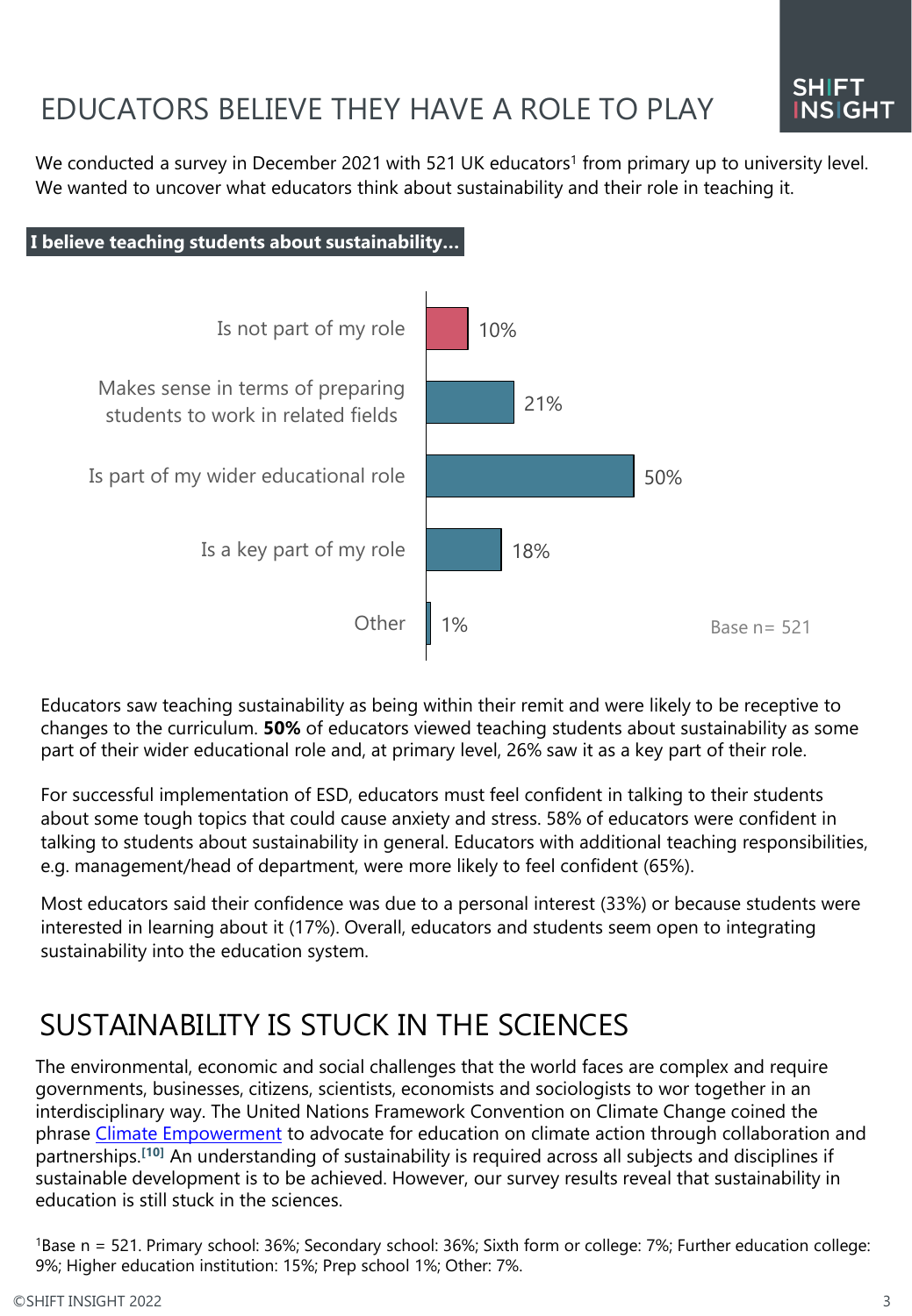Shift asked educators if they had ever planned a lesson that explored environmental sustainability, economic sustainability and social sustainability. A promising 61% said they had planned a lesson on environmental sustainability. However, less than half had covered social and economic issues in their lessons. Moreover, we found only 34% of primary and secondary teachers had heard of the UN SDGs prior to taking our survey, indicating a gap in their training. This is compared to a higher level of 54% for HE educators.



Key stage 1-5 educators teaching biology (88%), chemistry (86%), combined sciences (86%) and geography (81%) were most likely to have planned a lesson on environmental sustainability. Less than half of these science and geography teachers had taught the social and economic dimensions. There was no single subject that took ownership of social or economic sustainability. Moreover, science (35%) and geography (33%) teachers were more likely to think that teaching sustainability was a key part of their role compared to other teachers who saw it mostly as being within their wider educational role. Educators were currently focusing on the science and mechanics of the climate crisis, which neglects the social and economic dimensions and the interrelationship between disciplines.

#### 88% 86% 81% 39% 41% 40% 45% 26% 30% 66% 31% 19% 76% 77% 39% 37% 38% 27% 26% 21% 69% Environmental sustainability Social sustainability Economic sustainability **Educators (key stage 1-5) who had planned or run a lesson that explored sustainability by subject** Base  $n=$  521

 $\Box$  Biology  $\Box$  Chemistry  $\Box$  Geography  $\Box$  Maths  $\Box$  ICT  $\Box$  History  $\Box$  English literature

#### ©SHIFT INSIGHT 2022 4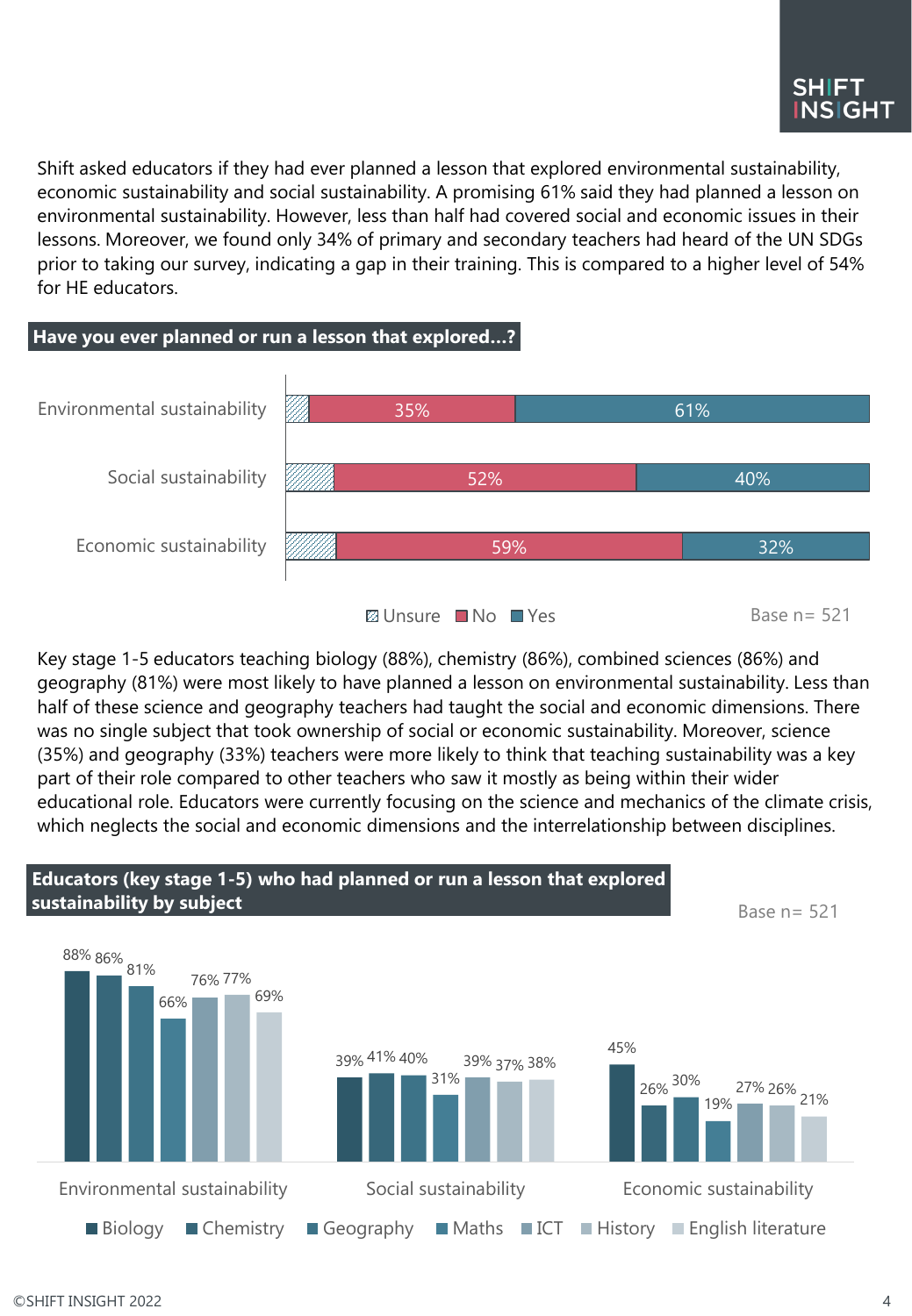# WHERE IS THE SUPPORT?

Educators felt that teaching sustainability was in their remit and most felt confident in speaking about it to their students when there was personal or student interest. However, 55% of educators felt they had not received adequate training to educate students about sustainability and this was brought into focus by a similar number (52%) who had never heard of the UN SDGs before completing the survey. There is a gap between what educators want to achieve and the tools they are given to implement their beliefs.

# EDUCATORS LACK AWARENESS OF PROVIDERS

Some charities, membership organisations and providers currently offer teaching resources and [educational advice on teaching sustainability and the environment. For example, the UK National](https://naee.org.uk/)  Association for Environmental Education (NAEE) has been doing great work to offer educators curriculum guides and a journal to support the delivery of impactful lessons. But Shift found that 68% of educators had never heard of NAEE and only 2% had used their sustainability resources.



#### **Primary and secondary level:**

Don't know them

- $\blacksquare$  Know them, but not that they offer sustainability resources
- Know they offer sustainability resources, but haven't used them
- $\blacksquare$  I have used their sustainability resources

Most primary and secondary teachers were using Twinkle resources (25%) to help them teach sustainability, but use and awareness were low overall.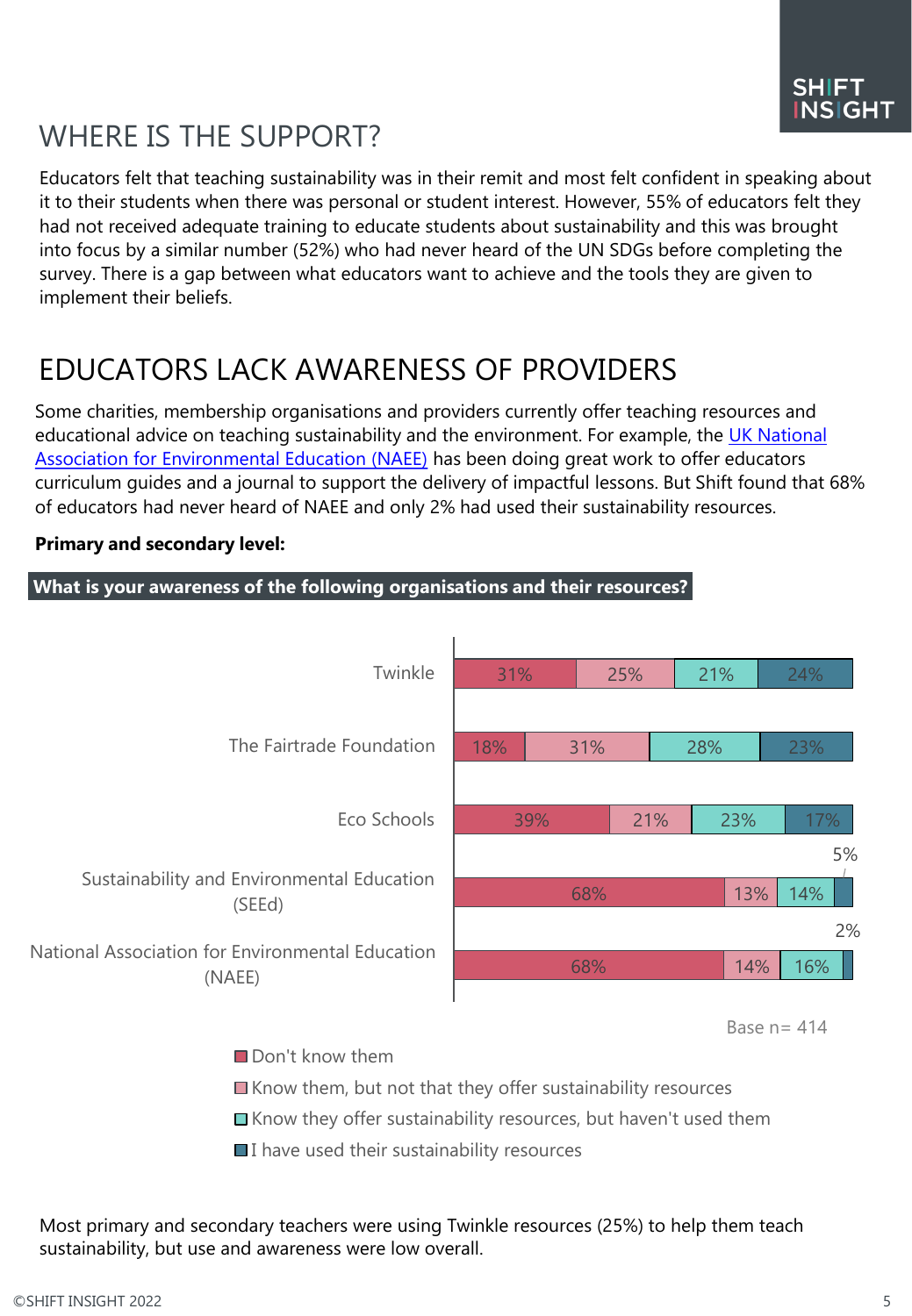#### **Higher education:**

#### **What is your awareness of the following organisations and their resources?**

The Quality Assurance Agency for Higher Education (QAA)

Sustainability Exchange (delivered by the Alliance for Sustainability Leadership in Education)

> The Association for the Advancement of Sustainability in Higher Education (AASHE)

> > Advance HE

| 29% |     | 49% |    | 14% 8%            |
|-----|-----|-----|----|-------------------|
|     |     |     |    |                   |
|     | 74% |     |    | 12% 12%3%         |
|     | 72% |     | 7% | 18% 3%            |
|     |     |     |    |                   |
| 38% |     | 47% |    | 13%1 <sup>%</sup> |

Don't know them

 $\blacksquare$  Know them, but not that they offer sustainability resources

- $\blacksquare$  Know they offer sustainability resources, but haven't used them Base  $n= 76$
- $\blacksquare$  I have used their sustainability resources

Use and awareness of providers were even lower for higher education providers, with only 8% using QAA's sustainability [resources.](https://www.qaa.ac.uk/quality-code/education-for-sustainable-development)

Despite the positive attitude of educators towards their role in ESD, there is a need for providers to communicate the support that is available to those educators.

### CONCLUDING THOUGHTS

We need to address environmental, economic and social challenges simultaneously to create a better and more sustainable planet. We have the chance to integrate health and well-being into the fabric of our economic system, and promote the value of nature. Educators are in a position to play an essential role in this transition to instil urgency for action in younger generations and provide them with the necessary skills to mitigate against and adapt to global heating.

Our survey shows there is still a lot of work to be done to integrate sustainability across curriculums and ensure that education settings are teaching all three dimensions of sustainability. Although educators want to learn how they can teach their students the skills they will need to thrive, the fact that so few educators are aware of the UN SDGs is an indicator of how they're not currently provided with the foundation knowledge and training they need.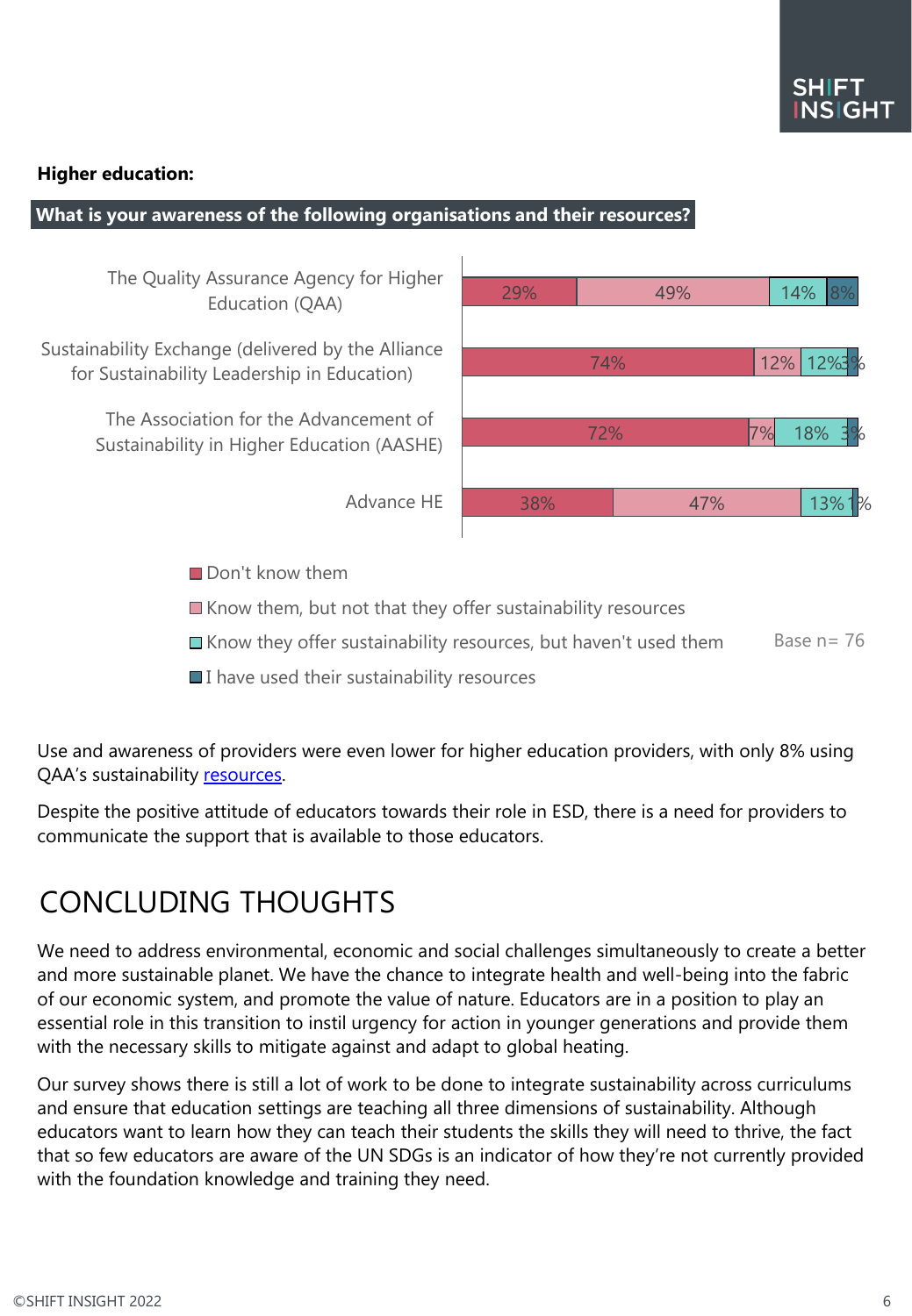## WHAT CAN YOU DO? AND HOW CAN RESEARCH HELP?

Our research has highlighted the urgency of pushing the sustainable development agenda across the education space. Collaboration is crucial for success and we need the input of all actors to embed sustainability into the sector. Research evidence can be used to generate confidence and buy-in to effect rapid change. Here are some of the ways in which Shift Insight research can help across sectors:

#### **Publishers and resource providers**

Quantitative methods, interviews and focus groups can help you explore the views and experiences of educators teaching and students learning sustainability, to ensure your resources are impactful and audience-appropriate, and that marketing messages are well targeted.

#### **Higher education institutions**

We've seen how the embedding of sustainability in the curriculum resonates differently across faculties and roles. Running surveys and workshops with people inside and outside your institution can ensure that you understand and take into consideration all of your stakeholders' views, and create equity and buy-in to decisions.

New course content and programmes and educator training offers can be thoroughly tested with learners and audiences to ensure they deliver what's needed for a sustainable future.

#### **Governmental and not-for-profit bodies**

Understanding public behaviours is important for the development of policies. Qualitative research methods and observational approaches can unlock your understanding of the different stakeholders, including educators, students and parents, and create campaigns that resonate to bring sustainable actions to the forefront of people's minds.

#### **Campaigners**

If you are a sustainability campaigner, use this paper, our wider **[sustainability reports](https://shift-sustainability.co.uk/sustainability-research-reports/)** and wider academically researched reports to support and evidence your message. Together we can push for legislation that seeks to include sustainability in the curriculum and support educator training.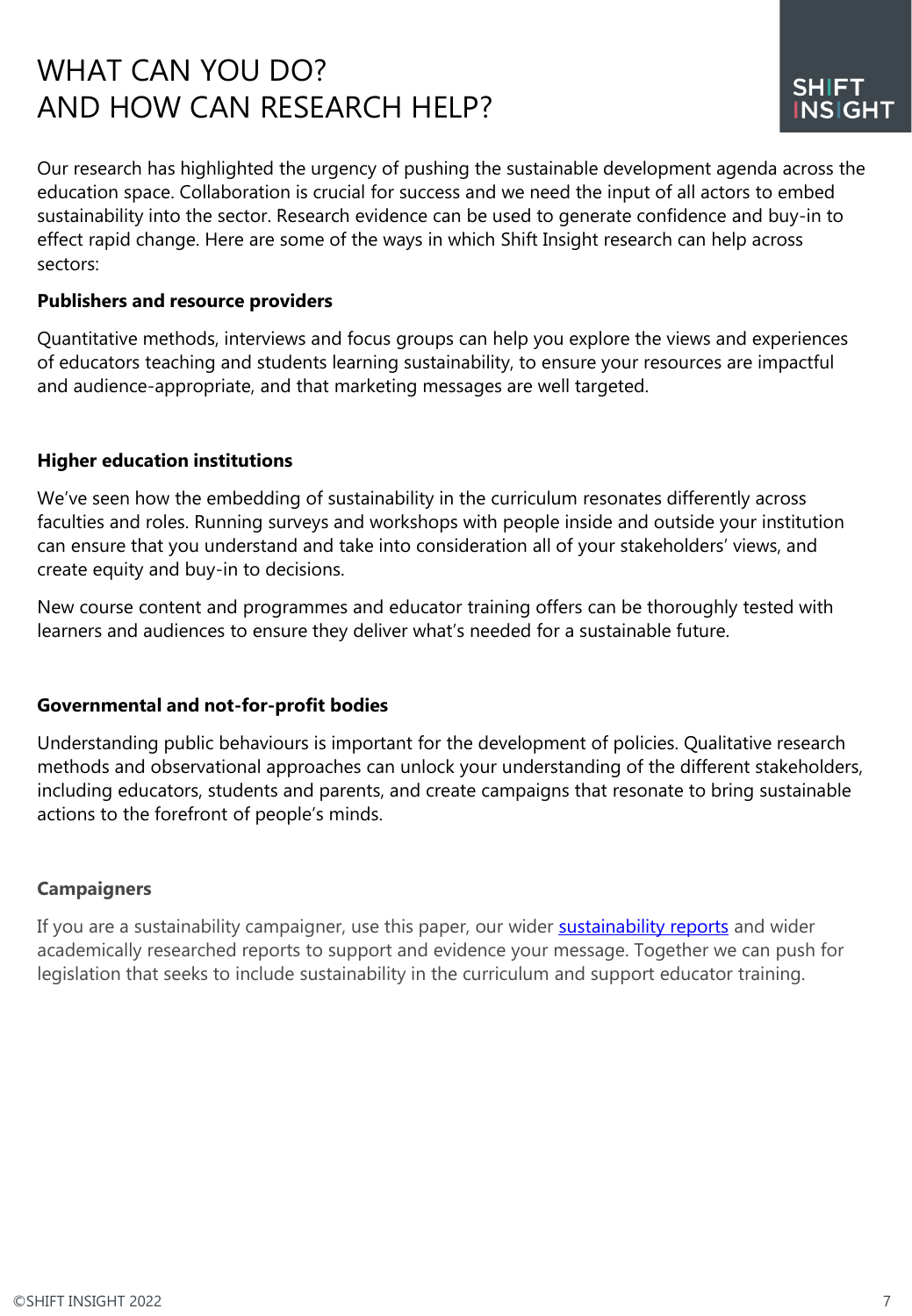# ABOUT SHIFT INSIGHT

Since 2002, we have grown to become a leading research consultancy – originally focused solely on education, but then expanding into the complementary areas of Membership and Sustainability, alongside Learning.

Shift Sustainability's employees are experts in market research and consultation. We use research methods geared towards sustainability issues, for example, bespoke frameworks and advanced methods to understand what matters most to stakeholders and consumers, and behavioural science approaches to understand and motivate sustainable actions. The projects we work on are key in identifying and addressing global and local challenges. In this age of shifting mindsets and competing priorities, where success comes to those who listen and adapt, we give organisations the evidence and insight they need to make a real impact.

To find out more about us, please visit our website: [shift-sustainability.co.uk](https://www.shift-sustainability.co.uk/).

We are members of the Market Research Society and European Society for Opinion and Market Research. We are also registered with the Information Commissioner's Office and inform them of any personal information held. Our researchers fully abide by:

- [The Data Protection Act 2018](https://www.gov.uk/data-protection) and [GDPR.](https://www.gov.uk/government/publications/guide-to-the-general-data-protection-regulation)
- [The ICC/ESOMAR International Code on Market and Social Research.](https://www.esomar.org/uploads/public/knowledge-and-standards/codes-and-guidelines/ESOMAR_ICC-ESOMAR_Code_English.pdf)
- [The MRS Code of Conduct.](https://www.mrs.org.uk/standards/code-of-conduct)

SHIFT **NSIGHT**